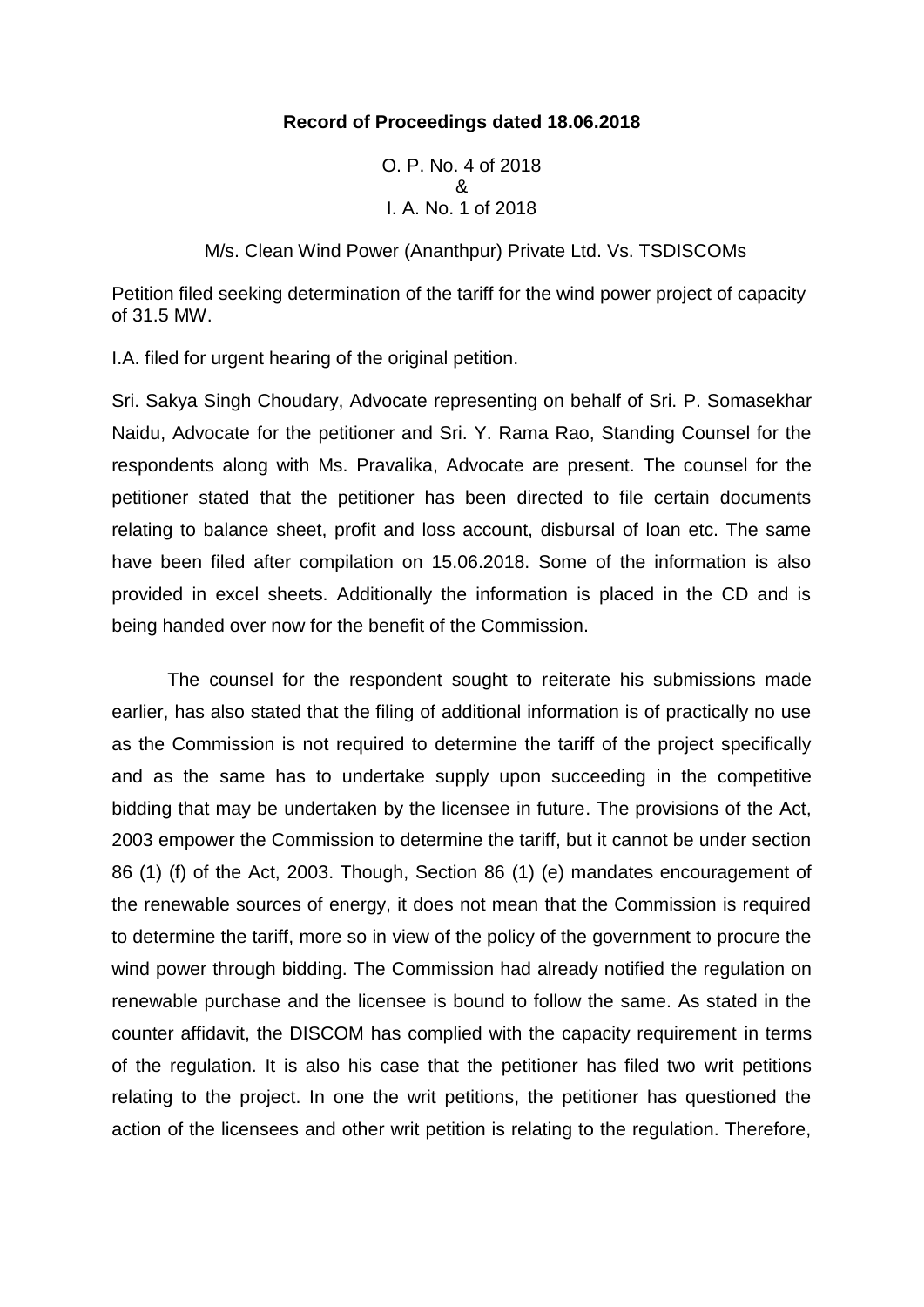this petition cannot be proceed with being a similar relief raised before the superior forum.

The counsel for the petitioner while confirming that the petitioner has filed two writ petitions stated that one writ petition has been filed questioning the regulation issued by the Commission and the prayer therein is with regard to the regulation being contrary to the National Tariff Policy and the percentages set out therein, as the Commission is required to promote the renewable energy under section 86 (1) (e) of the Act, 2003. The other writ petition is relating to connectivity with the grid as the DISCOM is not providing synchronization and witnessing the performance of the machinery. This has become necessitated as the certificates of the machinery would expire by 30.06.2018. In the event of expiry the petitioner has to wait for certificates for one more year, which would delay the project further.

Though the petitioner obtained and initiated establishment of the project in the year 2014, there was confusion state of affairs due to formation of new state regarding the authorities to be approached. It is also stated that the actual zero date is February, 2016 and the period for completion is 24 months. However, there were land issues including the land which was acquired by it for the project subsequently got notified by the Government of India as national manufacturing location which was ultimately released only on 03.02.2017. There was also the issue of forest clearance, which was not accorded by the competent authority even though it approached several authorities including Conservator of Forest, District Collector and the Government of India. The NREDCAP now TSREDCO is not addressing the CCFO about the forest clearance, therefore, there is a delay in execution of the project.

The counsel for the petitioner sought to file detail milestone dates and reasons for delay in execution of the project upon the directions of the Commission. He also sought another date of hearing so that if any clarification is required about the figures as well as lack of information, he would like to explain the same after scrutiny by the office of the Commission of the data filed now. It is also stated that delay in construction would equally be the topic of examination by the Commission. The IDC may get affected due to delay in execution of the project. The cost estimated at that time was Rs. 46 crores.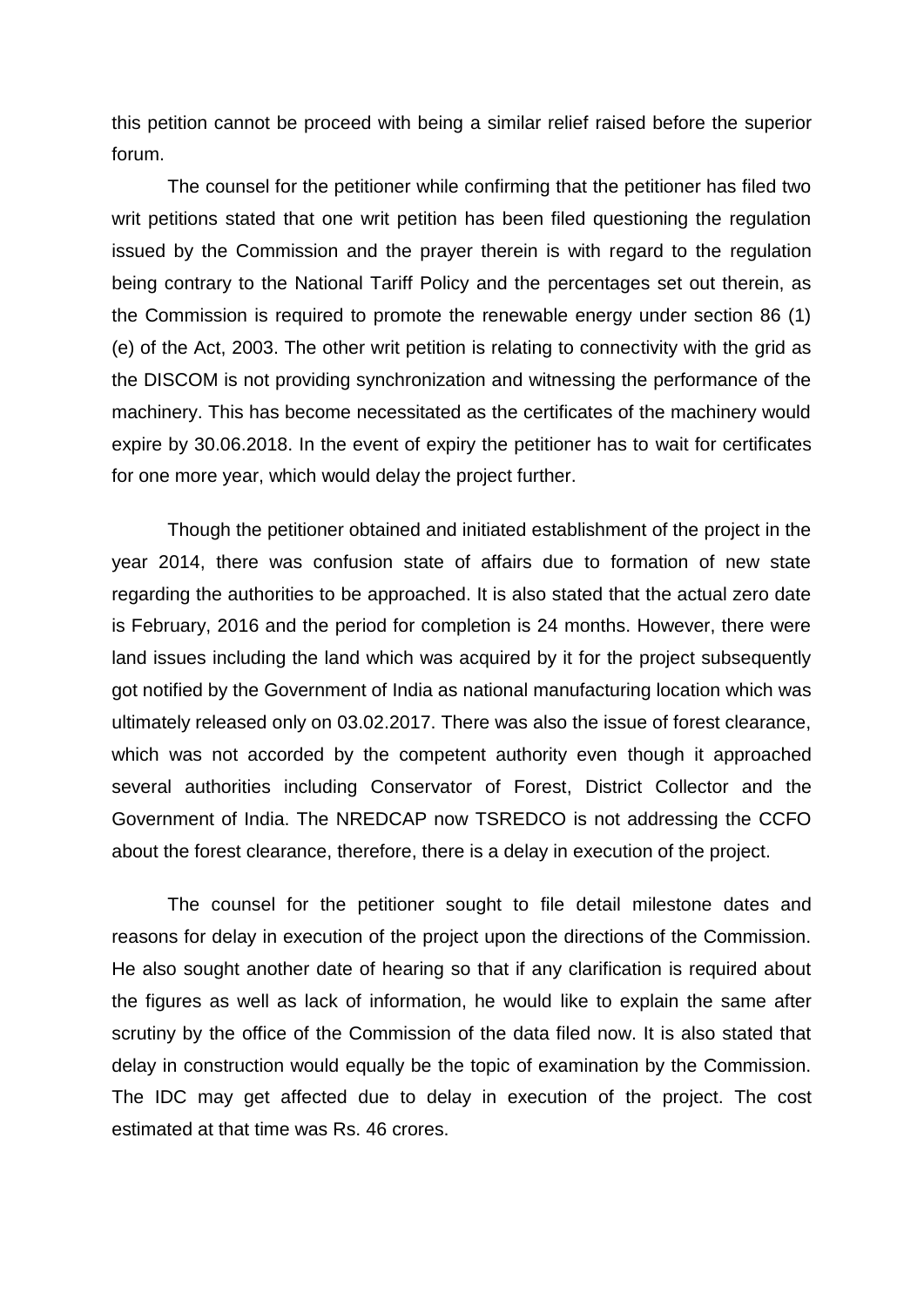The Commission having heard the arguments in the matter has reserved its order. It was made clear that after examination of the data, if any, is required the same will be communicated on or before 30.06.2018. The parties are at liberty to file their respective written arguments by the said date.

> Sd/- Chairman.

### O. P. No. 34 of 2018

M/s. Mytrah Abhinav Power Pvt. Ltd. Vs. TSDISCOMs &Spl. Chief Secretary

Petition filed seeking orders for granting extension of time for SCOD for (129) days

Ms. Mazag Andrabi, Advocate along with Sri. Varun Kapur, Advocate for the petitioner and Sri. Y. Rama Rao, Standing Counsel for the respondents alongwith Ms. Pravalika, Advocate are present. The counsel for the petitioner stated that the PPA was signed on 25.02.2016 and the SCOD is 23.02.2017 according to PPA. However, the actual synchronization took place on 30.06.2017. The counsel for the respondents pointed out that the Commission had already agreed to extension of SCOD upto 30.06.2017. This project fits into the condition of the Commission, however, the counter affidavit is not filed by the respondents and as such, time may be given upto 30.06.2018 for filing counter affidavit. The counsel for the petitioner has agreed to file detailed statement of milestones reached in view of the observations of the Commission.

In view of the request made by the standing counsel for the respondents, the matter is adjourned.

Call on 07.07.2018 at 11.00 A.M.

 Sd/- Chairman.

## O. P. No. 35 of 2018

M/s. Mytrah Abhinav Power Pvt. Ltd. Vs. TSDISCOMs &Spl. Chief Secretary Petition filed seeking orders for granting extension of time for SCOD for (274) days Ms. Mazag Andrabi, Advocate alongwith Sri. Varun Kapur, Advocate for the petitioner and Sri. Y. Rama Rao, Standing Counsel for the respondents alongwith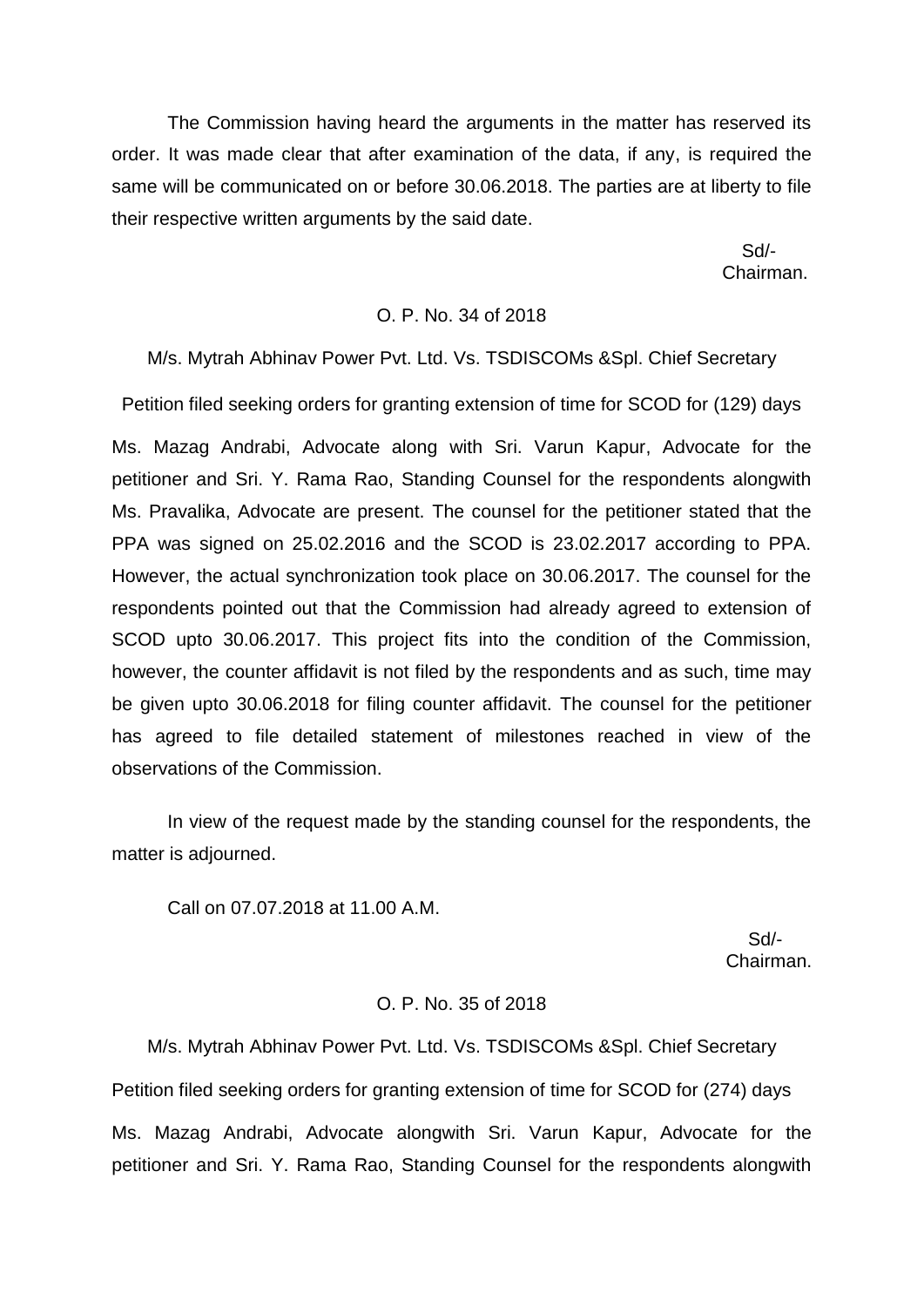Ms. Pravalika, Advocate are present. The counsel for the petitioner stated that the PPA was signed on 08.03.2016 and the SCOD is 07.03.2017 according to PPA. However, the actual synchronization took place on 05.12.2017. There was a delay of 274 days in commissioning the plant. The counsel for the respondents sought time for filing the counter affidavit. As such, time may be given upto 30.06.2018 for filing counter affidavit. The counsel for the petitioner has agreed to file detailed statement of milestones reached in view of the observations of the Commission.

In view of the request made by the standing counsel for the respondents, the matter is adjourned.

Call on 07.07.2018 at 11.00 A.M.

 Sd/- Chairman.

## O. P. No. 36 of 2018

# M/s. Gea BGR Energy System India Ltd. Vs. Spl. Chief Secretary,TSSPDCL & its CGM

Petition filed seeking orders for granting extension of time for SCOD for (347) days

Sri. Challa Gunaranjan, Advocate for the petitioner and Sri. Y. Rama Rao, Standing Counsel for the Respondents along with Ms. Pravalika, Advocate are present. The counsel for the petitioner stated that the PPA was signed on 23.02.2016 and the SCOD was on 23.02.2017 according to the PPA. There is a delay of 347 days in synchronization of the project. The counsel for the petitioner stated that there are right of way and transmission lines issues. The counsel for the respondents sought time for filing counter affidavit as the grounds for delay do not satisfy the PPA conditions, which cannot be interfered with at this stage. He agreed to file counter affidavit by 30.06.2018.

While observing that the counsel for the petitioner shall file detailed statement of milestones reached along with reasons as required by the Commission, the matter is adjourned.

Call on 07.07.2018 at 11.00 A.M.

 Sd/- Chairman.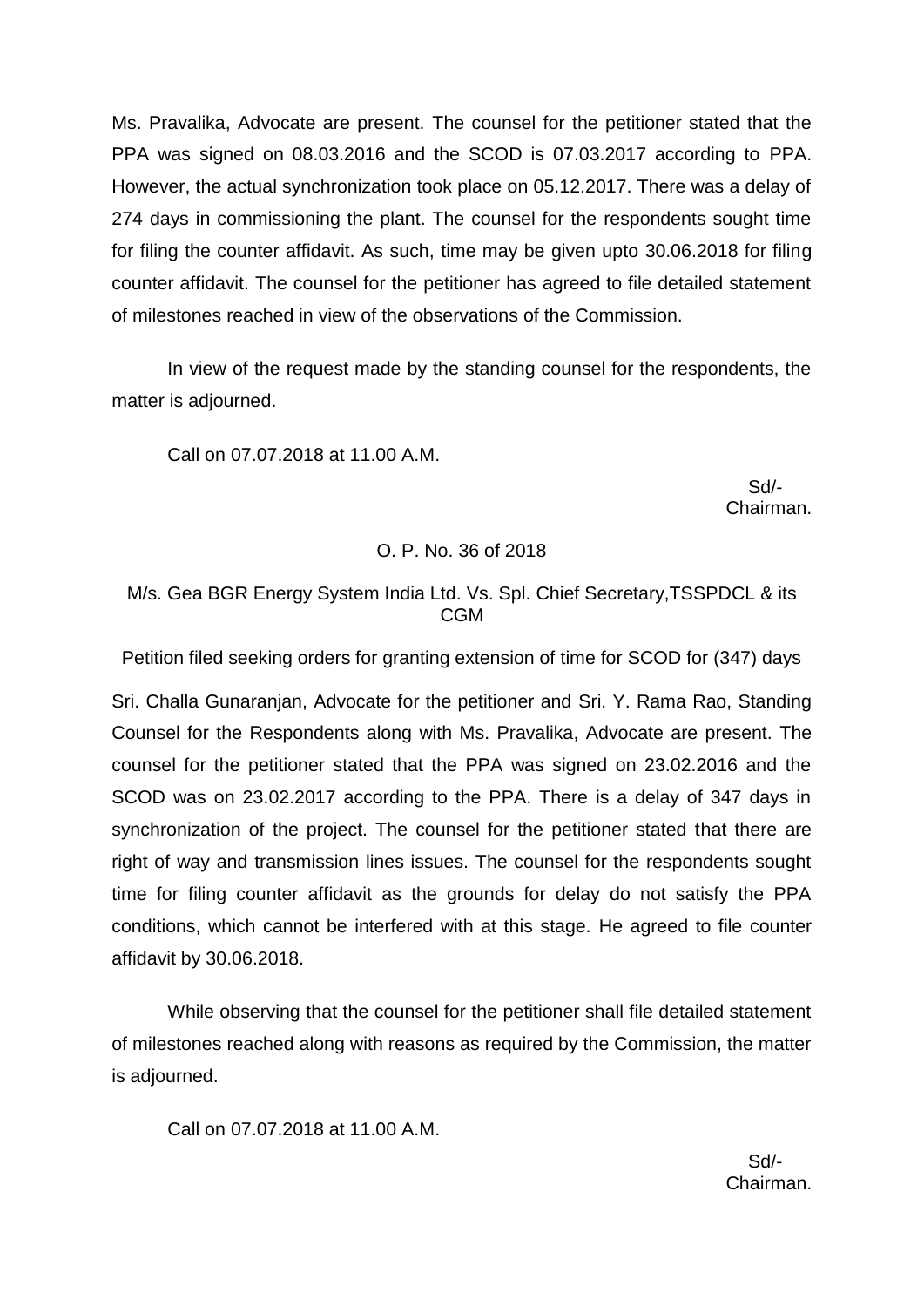### O. P. No. 37 of 2018

M/s. Mytrah Agriya Power Pvt. Ltd. Vs. TSDISCOMs &Spl. Chief Secretary Petition filed seeking orders for granting extension of time for SCOD for (420) days

Ms. Mazag Andrabi, Advocate alongwith Sri. Varun Kapur, Advocate for the petitioner and Sri. Y. Rama Rao, Standing Counsel for the Respondents along with Ms. Pravalika, Advocate are present. The counsel for the petitioner stated that the PPA date is 08.03.2016 and the SCOD is 07.06.2017 according to PPA. The actual synchronization date is 31.07.2017. However, the synchronization is not done till date by the DISCOM. The synchronization request according to the petitioner was made on 30.04.2018 by giving undertaking, but the same is disputed by the standing counsel for the respondents. It is stated that the request is made on 11.06.2018. There is a delay of 420 days in synchronizing the project including commissioning the same. According to the counsel for the respondents the PPA stood cancelled as the period for the execution of the project has expired which includes the penalty period of 6 months. Assuming that the extension given by the government is accepted by the Commission, which is not so, even then also the period of PPA has expired. The petitioner is liable to pay liquidated damages.

The counsel for the respondents would firmly emphasize that if the petitioner wishes to have extension of SCOD, it should also filed a separate petition for redetermination of the tariff and the tariff is agreed in the PPA is not applicable. Such a prayer is not sought in the present petition, therefore, a fresh petition has to be filed on the issue. On the other hand, the counsel for the petitioner stated that the present petition may be considered for orders regarding tariff also as the petitioner cannot file a fresh petition as the present petition would act as 'res subjudice'. Upon directions of the Commission the counsel for the petitioner has agreed to place on record a statement of dates of milestones with reasons for delay.

However, as the counter affidavit is not filed by the respondents according to the counsel for the respondents, the matter is adjourned.

Call on 07.07.2018 at 11.00 A.M.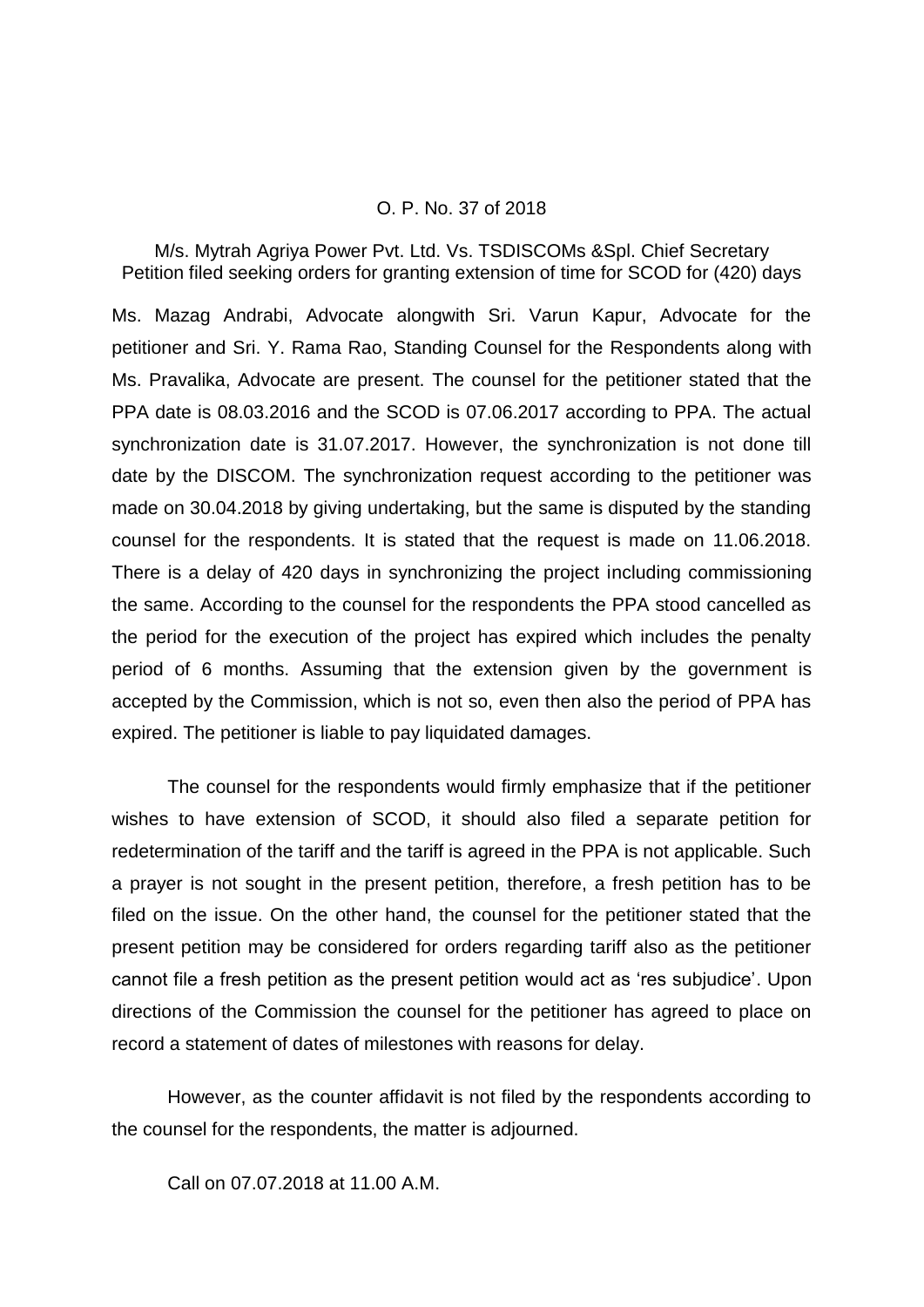### O. P. No. 38 of 2018

M/s. Mytrah Agriya Power Pvt. Ltd. Vs. TSDISCOMs &Spl. Chief Secretary Petition filed seeking orders for granting extension of time for SCOD for (436) days

Ms. Mazag Andrabi, Advocate along with Sri. Varun Kapur, Advocate for the petitioner and Sri. Y. Rama Rao, Standing Counsel for the Respondents along with Ms. Pravalika, Advocate are present. The counsel for the petitioner stated that the PPA was signed on 23.02.2016 and the SCOD is 23.05.2017 according to PPA. However, the unit was ready for synchronization in April, 2018. Though the petitioner sought clearance of the TRANSCO for laying line and connectivity to the grid and there is no response from them that is causing delay in the project. The sanction for approving the contractor was also given beyond the date of SCOD.

On the other hand, the standing counsel for the respondents reiterated the contention that the petitioner is not entitled to any relief as it has exhausted the timelines provided in the PPA as also the purported extension of the government, which is not accepted by the Commission. The PPA has to be cancelled in view of the exhaustion of timelines and liquidated damages have to be worked out.

The counsel for the petitioner agreed to file detailed statement of dates of milestones reached along with reasons for delay upon the directions of the Commission on or before 30.06.2018. The standing counsel for the respondents shall file the counter affidavit by the said date. The matter is adjourned.

Call on 07.07.2018 at 11.00 A.M.

 Sd/- Chairman.

### O. P. No. 39 of 2018

M/s. Zuka Power Pvt. Ltd. Vs. Spl. Chief Secretary,TSSPDCL & its CGM Petition filed seeking orders for granting extension of time for SCOD for (188) days Sri. Challa Gunaranjan, Advocate for the petitioner and Sri. Y. Rama Rao, Standing Counsel for the Respondents along with Ms. Pravalika, Advocate are present. The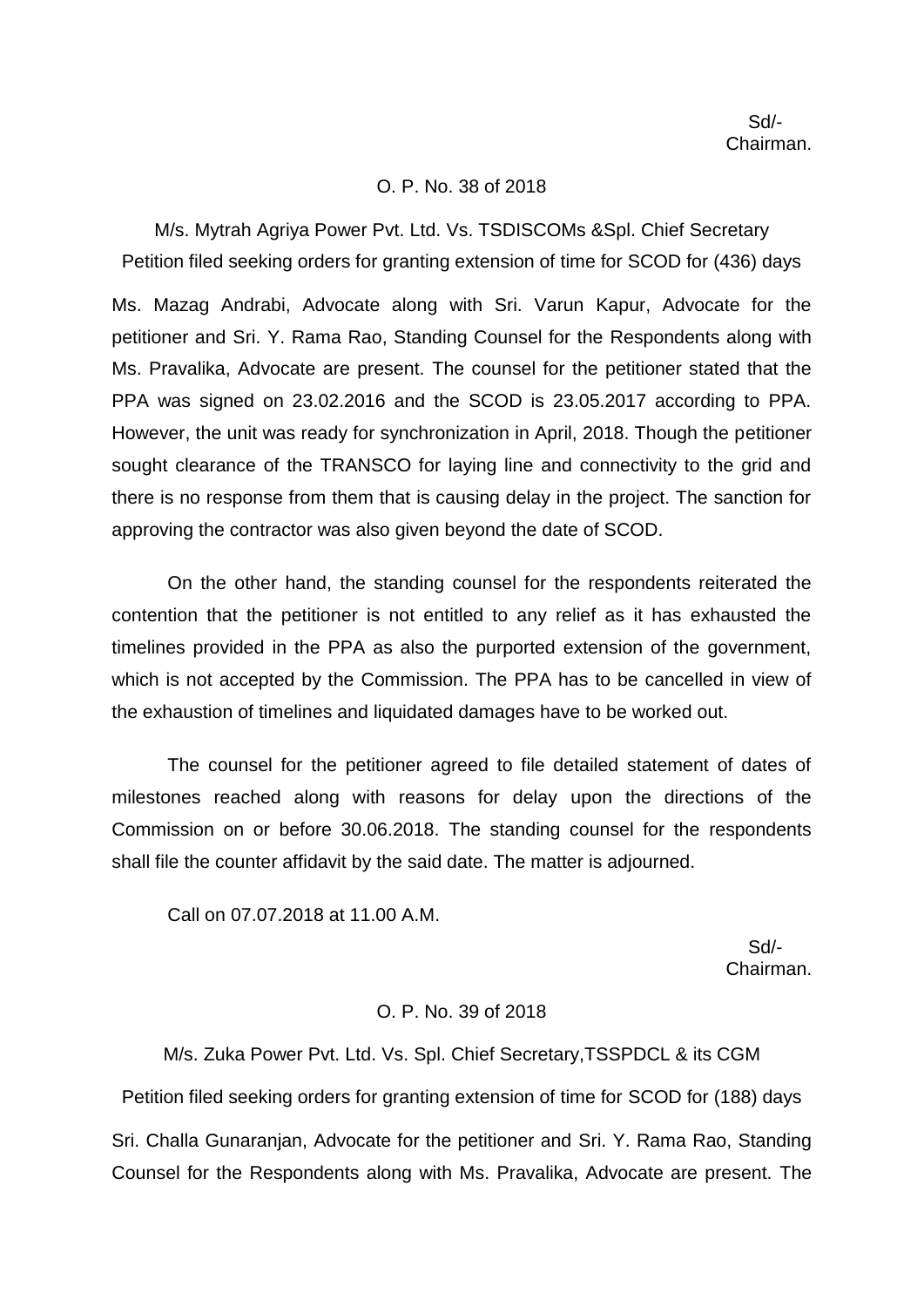counsel for the petitioner stated that the PPA was singed on 26.02.2016 and the SCOD as per the PPA is 26.05.2017. The actual commissioning of the project is on 30.11.2017. There is a delay of 188 days. The delay for the project is because of transmission system approval.

The counsel for the respondents requested time for filing counter affidavit and also stated that the delay in the project is beyond the timelines specified in the PPA.

Since the counter affidavit is yet to be filed by the respondents, the petitioner shall file detailed statement of dates of milestones provided in the petition along with the reasons for the delay in commissioning the project. Hence the matter is adjourned.

Call on 07.07.2018 at 11.00 A.M.

 Sd/- Chairman.

## O. P. No. 40 of 2018

# M/s. Jilesh Power Pvt. Ltd. Vs. Spl. Chief Secretary,TSDISCOMs, CGM-TSNPDCL & **TSTRANSCO**

Petition filed seeking orders for granting extension of time for SCOD for (180) days

Sri. Challa Gunaranjan, Advocate for the petitioner and Sri. Y. Rama Rao, Standing Counsel for the respondents along with Ms. Pravalika, Advocate are present. The counsel for the petitioner stated that the PPA was singed on 04.03.2016 and the SCOD as per the PPA is 04.06.2017. The actual commissioning of the project is in totality has not been done, but only 23 MW of the 48 MW project has been completed and synchronized in the month of December, 2017 and subsequently there is a delay of 180 days. The delay for the project is because of not providing timely synchronization to the grid and taking of peace meal connectivity, still there is 22 MW capacity is yet to be connected to the grid. Though the petitioner has given undertaking in the matter yet steps are not taken by the DISCOM.

The counsel for the respondents requested time for filing counter affidavit and also stated that the delay in the project is beyond the timelines specified in the PPA.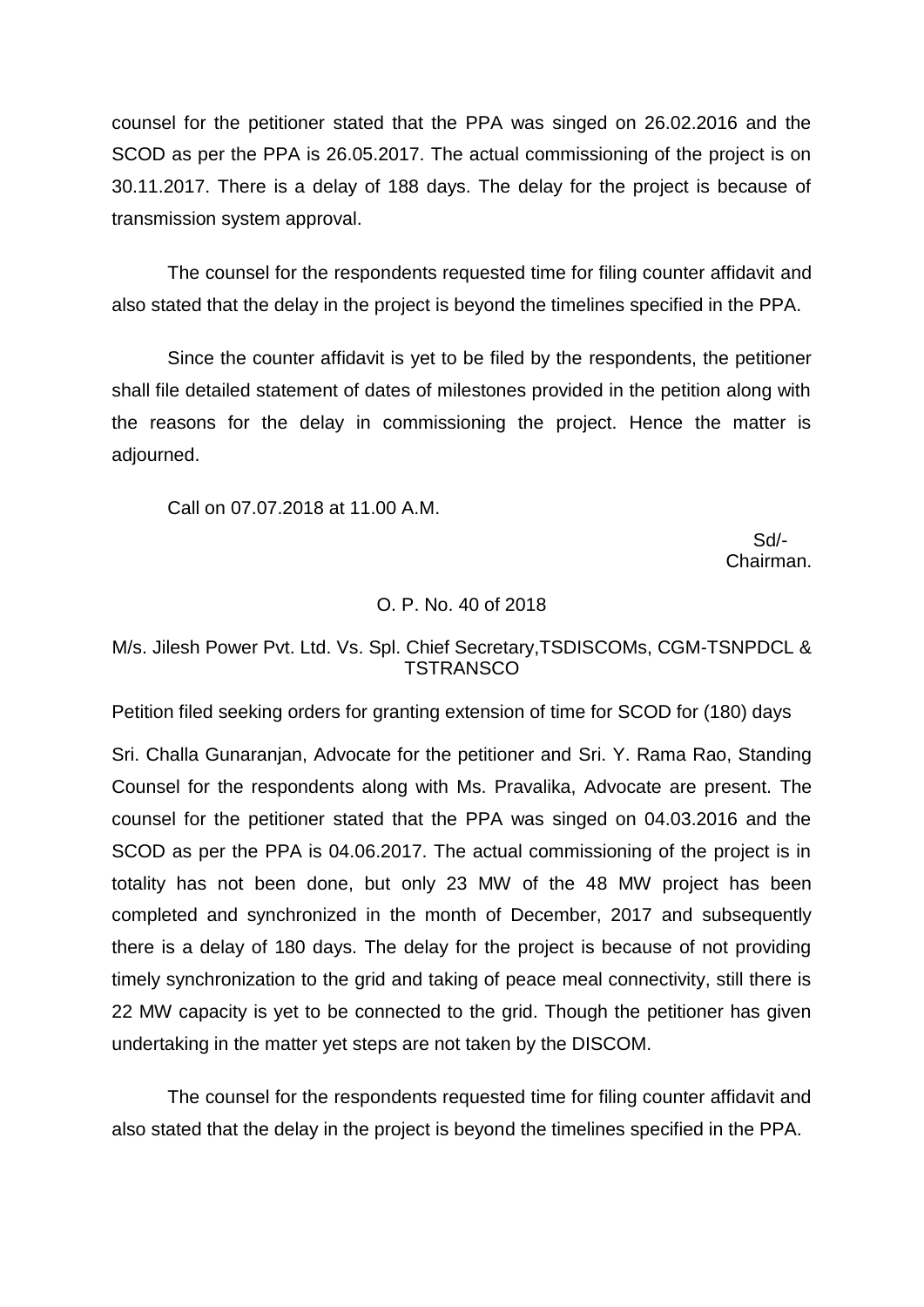Since the counter affidavit is yet to be filed by the respondents, the petitioner shall file detailed statement of dates of milestones provided in the petition along with the reasons for the delay in commissioning the project. Hence the matter is adjourned.

Call on 07.07.2018 at 11.00 A.M.

 Sd/- Chairman.

# O. P. No. 41 of 2018 & I. A. No. 19 of 2018

M/s. Renew Saur Shakti Pvt. Ltd. Vs. TSSPDCL

Petition filed seeking orders for granting extension of time for SCOD for (45) days

I.A. filed seeking directions to the respondent not to invoke the performance bank guarantee till the disposal of the original petition.

Ms. Swapna Seshadri, Advocate for the petitioner and Sri. Y. Rama Rao, Standing Counsel for the respondent along with Ms. Pravalika, Advocate are present. The counsel for the petitioner stated that the PPA was signed on 26.02.2016 and the SCOD was on 26.05.2017 as per PPA. The project was actually commissioned on 29.05.2017 for 59 MW and on 07.07.2017 for the balance 6 MW. The issue in this case is relating to 6 MW, which went beyond the SCOD by 45 days delay in all. The counsel for the respondents stated that though part of the capacity of the project remained not commissioned within the extended SCOD agreed by the Commission, the reasons attributed by the petitioner are not relevant and appropriate.

The counsel for the respondents requested time for filing counter affidavit and also stated that the delay in the project is beyond the timelines specified in the PPA.

Since the counter affidavit is yet to be filed by the respondents, the petitioner shall file detailed statement of dates of milestones provided in the petition along with the reasons for the delay in commissioning the project. Hence the matter is adjourned.

Call on 07.07.2018 at 11.00 A.M.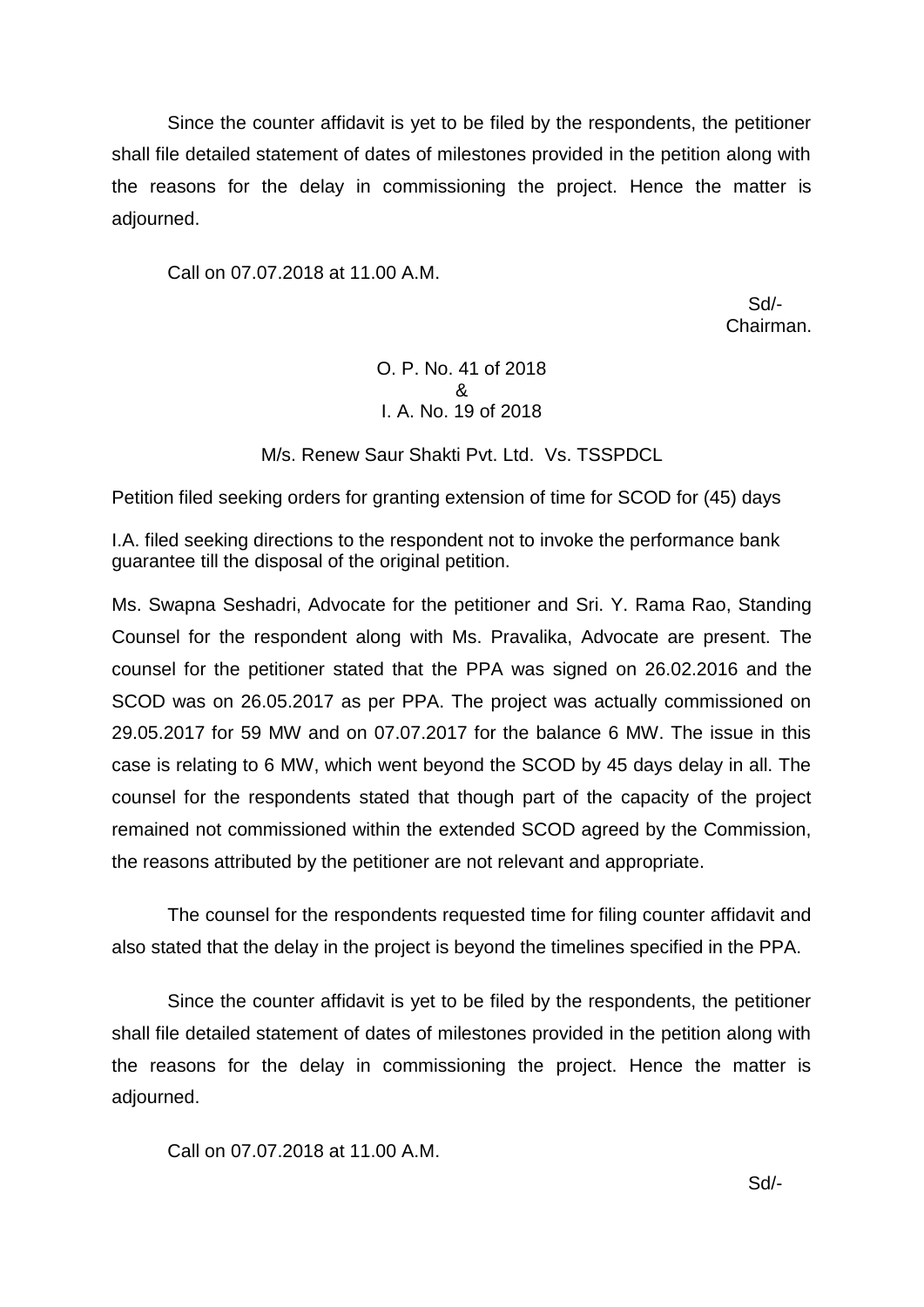O. P. No. 42 of 2018 & I. A. No. 20 of 2018

M/s. Renew Saur Shakti Pvt. Ltd. Vs. TSNPDCL

Petition filed seeking orders for granting extension of time for SCOD for (39) days

I.A. filed seeking directions to the respondent not to invoke the performance bank guarantee till the disposal of the original petition.

Ms. Swapna Seshadri, Advocate for the petitioner and Sri. Y. Rama Rao, Standing Counsel for the respondent along with Ms. Pravalika, Advocate are present. The counsel for the petitioner stated that the PPA was signed on 03.03.2016 and the SCOD was 03.06.2017. There is a delay of 39 days in commissioning the project, which was actually commissioned on 12.07.2017. The counsel for the respondents reiterated the contents of the counter affidavit and stated that the delay is beyond the timeline agreed by the Commission earlier. As regards the reasons afforded by the petitioner, he stated that the same do not aid the petitioner in exempting the delay of 39 days under the PPA.

The Commission required the parties to file written submissions including any explanation required to be given in the matter on or before 30.06.2018. Having heard the arguments of the parties, the matter is reserved for orders.

 Sd/- Chairman.

> O. P. No. 43 of 2018 & I. A. No. 21 of 2018

M/s. Renew Saur Shakti Pvt. Ltd. Vs. TSNPDCL

Petition filed seeking orders for granting extension of time for SCOD for (9) days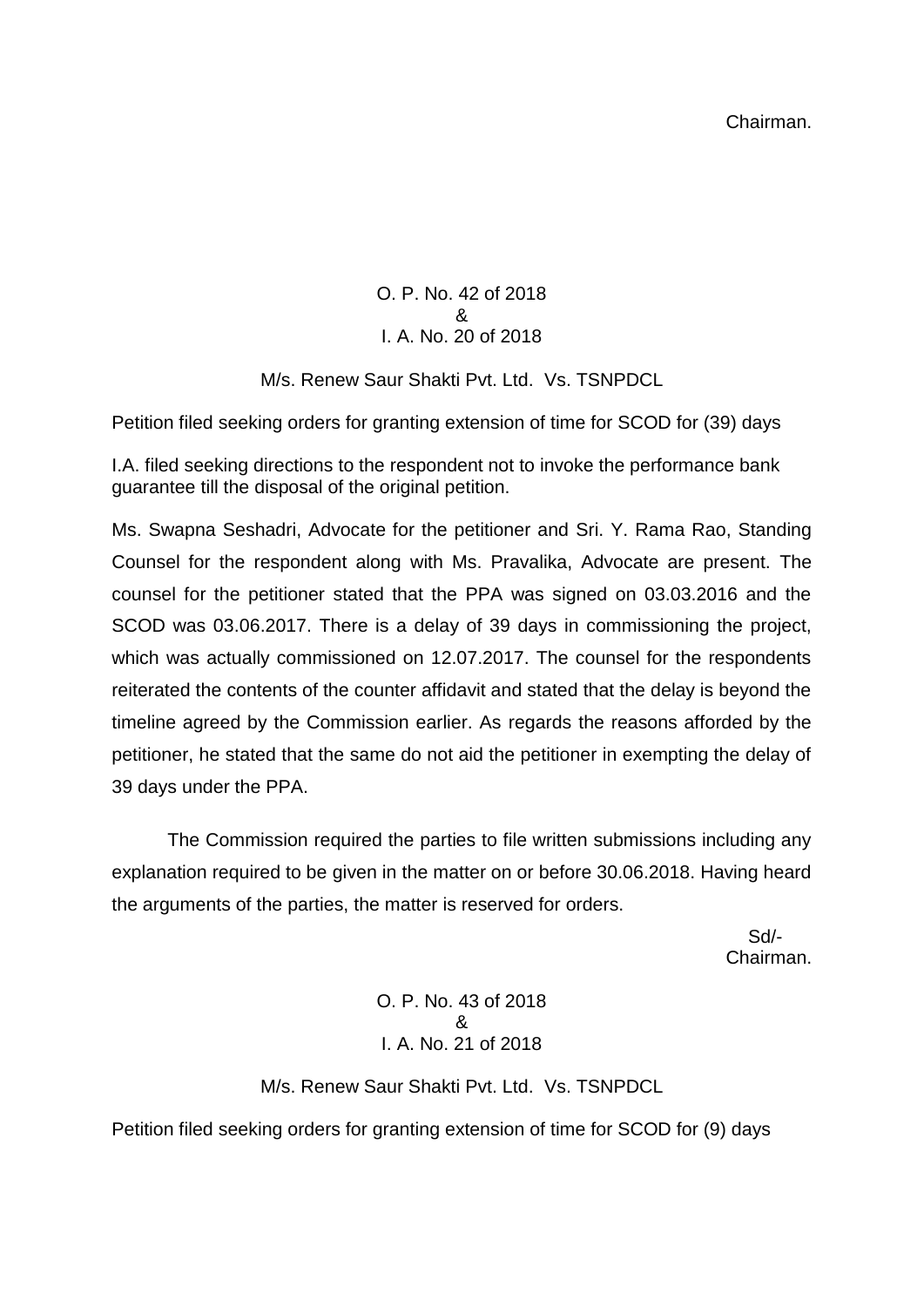I.A. filed seeking directions to the respondent not to invoke the performance bank guarantee till the disposal of the original petition.

Ms. Swapna Seshadri, Advocate for the petitioner and Sri. Y. Rama Rao, Standing Counsel for the respondent along with Ms. Pravalika, Advocate are present. The counsel for the petitioner stated that the PPA was signed on 03.03.2016 and the SCOD was 03.06.2017. There is a delay of 39 days in commissioning the project, which was actually commissioned on 12.07.2017. The counsel for the respondents reiterated the contents of the counter affidavit and stated that the delay is beyond the timeline agreed by the Commission earlier. As regards the reasons afforded by the petitioner, he stated that the same do not aid the petitioner in exempting the delay of 39 days under the PPA.

The Commission required the parties to file written submissions including any explanation required to be given in the matter on or before 30.06.2018. Having heard the arguments of the parties, the matter is reserved for orders.

 Sd/- Chairman.

> O. P. No. 44 of 2018 & I. A. No. 22 of 2018

M/s. Prathmesh Solarfarms Private Limited Vs. TSSPDCL

Seeking orders for granting extension of time for SCOD for (115) days

I.A. filed seeking directions to the respondent not to invoke the performance bank guarantee till the disposal of the original petition.

Ms. Swapna Seshadri, Advocate for the petitioner and Sri. Y. Rama Rao, Standing Counsel for the respondents along with Ms. Pravalika, Advocate are present. The counsel for the petitioner stated that the PPA was signed on 29.02.2016 and the SCOD was on 28.05.2017 as per PPA. The project was actually commissioned on 20.09.2017. There is a delay of 115 days in commissioning the project.

The counsel for the respondents requested time for filing counter affidavit and also stated that the delay in the project is beyond the timelines specified in the PPA.